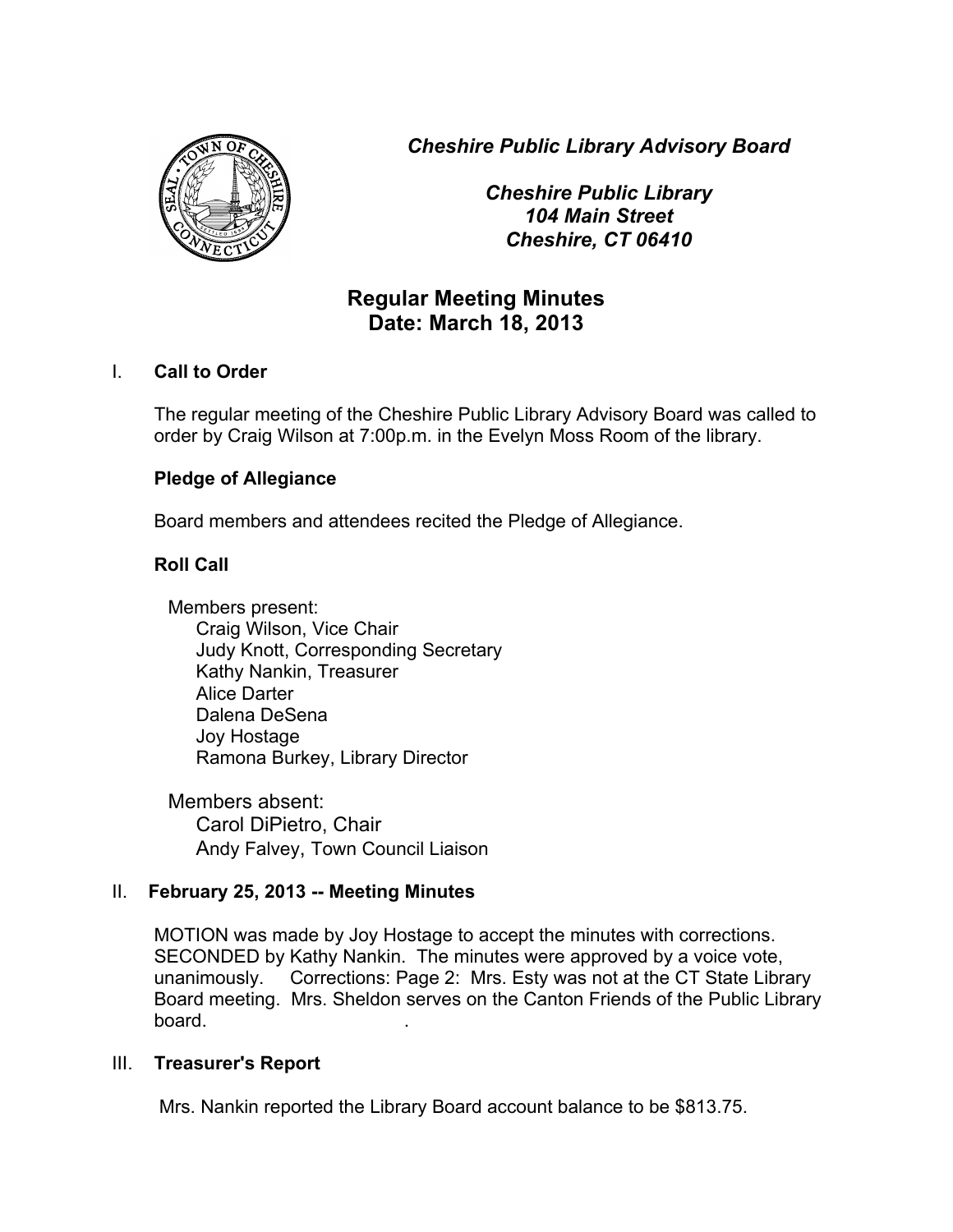#### IV. **Reports of Committees**

- 1. School-Library Partnership Mrs. Knott provided the following report from Sue Hartley.
	- 2/26: Meeting with Susan Keeney from Kiwanis Club. Susan is on the Reading Committee for the Kiwanis Club. Some committee members would like to volunteer with story times and other projects. Susan will get back to Sue after their next Kiwanis meeting.
	- 3/1: Sue Hartley was a speaker at the meeting of the Mothers of Preschoolers (MOPS). Sue spoke about the importance of reading to young children and gave them a handout on specific reading suggestions for infants through early elementary school years.
	- 3/6: Dr. Seuss Read-Aloud with the CHS Student Senate. Student leader Jill Durso, and other Student Senate members provided Dr. Seuss stories, a craft and refreshments for the 26 children who participated in this event. Several children came to the Children's room after the program and commented on how much they enjoyed the program.
	- $3/10$ : Sue Hartley volunteered at the 25<sup>th</sup> Artsplace Anniversary of Arts Day at Cheshire Academy. Over 600 children and adults participated. I hope to have some of the artists I meet make presentations at the Library.
	- 3/26: Sue Hartley will visit the Cheshire Creative Learning Center on Elm Street to talk about activities of public librarians; there will be time for stories.
	- 3/27: Stories for six special needs students from Dodd Middle School.<br>• 3/30: Chris Kelman (magician) at 10:30am
	- 3/30: Chris Kelman (magician) at 10:30am.

April Vacation

- Tuesday, 4/16: Sciencetellers at 10:30am. Best for age 5 and up. Incredible program that combines science stories with science experiments. This program is entitled *Dragons and Dreams*.
- Wednesday, 4/17: Two workshops on LED (Light Emitting Diodes) with Eric Nelson. Session 1 – 2pm. Session 2 – 3:15-4:15pm
- Thursday, 4/18: Mystic Aquarium will present two workshops on Squid Dissection. Session 1 – 10:00-11:00am. Session 2 – 11:15am – 12:15pm.

All of our programs have had very good attendance. The Builders Brigade program has been expanded to two sessions a month for children of all ages starting in May. Children under age 7 need to be accompanied by an adult. We have been averaging over 60 children per program. Currently the LEGO works are displayed in the Children's Room when we receive our new shelving.

2. Funding Resources

No report.

# V. **Communications**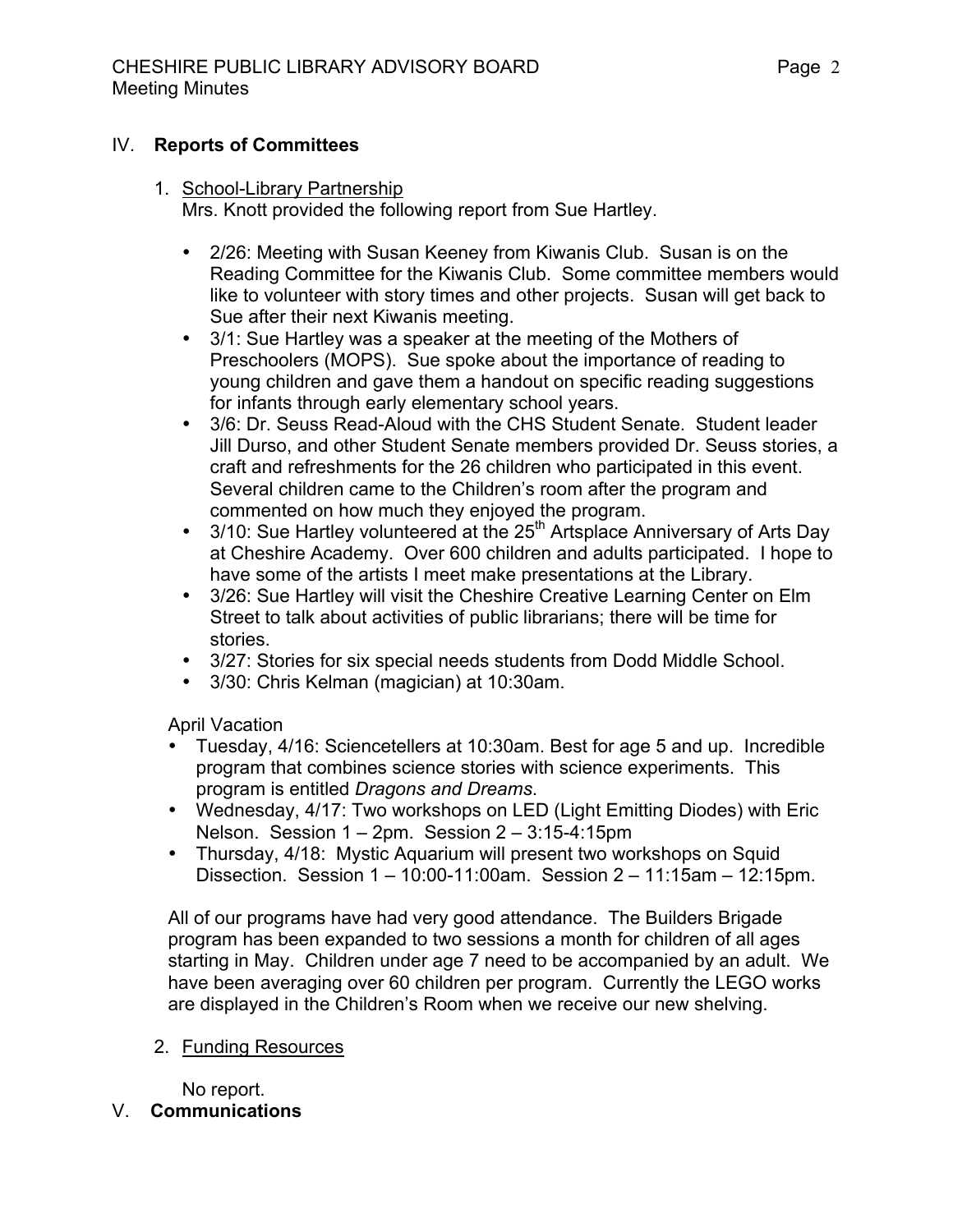None.

# VI. **Report of the Chair –** Vice Chair Craig Wilson

No report. Mrs. DiPietro will return in April.

# VII. **Report of the Library Director –** Ramona Burkey

See attached report.

# **Technology**

#### **Programs and Services**

February circulation was 34,927 items. Downloadable circulation was up 11% over February 2012.

#### *Don't miss these upcoming events (more programs, info and registration at cheshirelibrary.org):*

- Movie Matinees most Tuesdays at 1:00 p.m.
- Cheshire Cats Classics Book Club: *Candide* by Voltaire Wed. 3/20 at 7:00 p.m.
- Author Talk: Kathy Czepiel (A Violet Season) Thursday 3/21 at 7:00 p.m.
- Fab Film Saturdays: "The Princess Bride" Saturday 3/23 at 2:00 p.m.
- "Ancestry.com: How to Cure a Case of Too Much Information"–Mon 3/25 at 7pm.
- "The Connecticut Wild Turkey: Restoration and Management" Tuesday 3/26 at 7:00 p.m. (*note: no live turkeys will be present*)
- Mystery Book Club: *The Big Sleep* by Raymond Chandler Tues. 3/26 at 7 p.m.
- Tween Book Club Wednesday 3/27 at 4:00 p.m. (ages 8-12)
- SAT Preparation Thursday 3/28 at 7:00 p.m.
- Magic Show with Chick Kelman Saturday 3/30 at 10:30 a.m.
- "Foundation Gardens: How to Design and Maintain" Monday 4/1 at 7:00 p.m.
- Civil War Book Discussion: *March* by E.L. Doctorow Monday 4/1 at 7:00 p.m.
- "Finding Wild Connecticut" Wednesday 4/3 at 7:00 p.m.
- "Chocolate Wars Encore! with chocolatier Maria Brandriff" Thurs. 4/4 at 7p.m.
- "Where to Hike in Cheshire" Monday 4/8 at 7:00 p.m.
- Sunday Showcase: Kerry Boys Irish Trio Sunday 4/14 at 4:00 p.m.
- and many more!

# **National Library Week/School Vacation Week Events (April 14-20)**

- Builders Brigade (LEGO program) Monday 4/15 at 2:00 p.m. (now for all ages)
- Library Snapshot Day Tuesday 4/16: This event raises awareness of library activities in the state.
- National Library Workers Day Tuesday 4/16
- Science Tellers: "Dragons and Dreams" Tues. 4/16 at 10:30 a.m. (ages 5-12)
- Creating a Deer-Resistant Landscape Tuesday 4/16 at 7:00 p.m.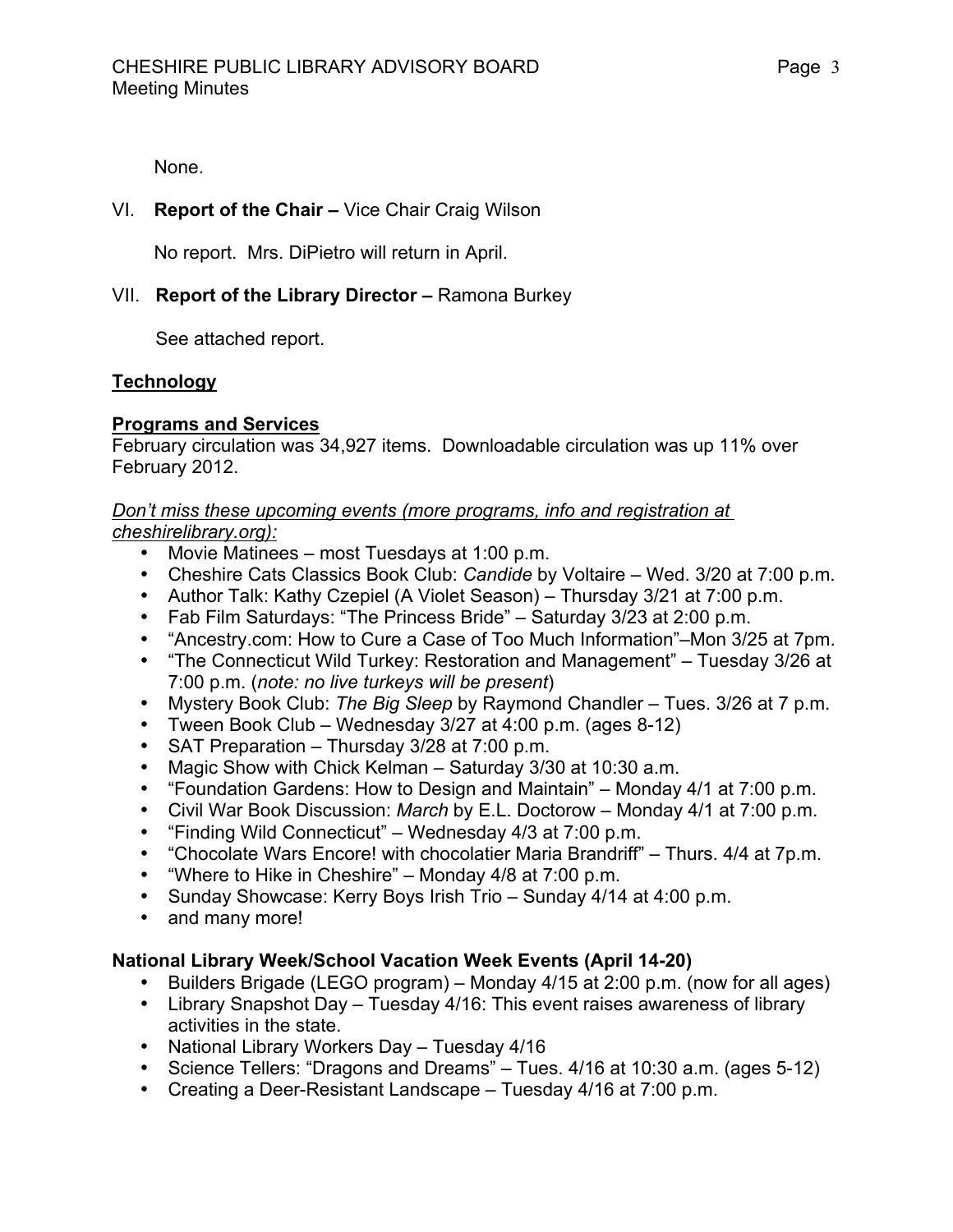# CHESHIRE PUBLIC LIBRARY ADVISORY BOARD Meeting Minutes

- LED (Light-Emitting Diodes) Workshops Wednesday 4/17 at 2:00 p.m. and 3:15 p.m. (for children ages 6 and up)
- Cheshire Cats Classics Book Club: *The Bell Jar* by Sylvia Plath Wednesday 4/17 at 7:00 p.m.
- Mystic Aquarium Squid Dissection Workshops Thursday 4/18 at 10:00 a.m. and 11:15 a.m. (children ages 8 and up)
- Cheshire Anime Club Friday 4/19 at 3:00 p.m. (teens)

The recent Social Media workshop for small businesses was very popular with over 30 attendees.

The Friends of the Library will hold their next semi-annual book sale from April 25-27 in the Mary Baldwin Room. They are currently looking for a new Treasurer. If you have not renewed your membership in the Friends, now is the time to do it, as their annual membership drive is in progress.

The library will be closed on Friday, March 29 for Good Friday.

#### **Personnel**

Mary Dattilo is now the Library Technology Coordinator, and Louise LeClaire is now a Senior Library Associate. Congratulations to both ladies!

#### **Financial**

I presented the library's requested operating budget to the Town Council's Budget Committee on the evening of Wednesday, March 13. The Council will consider all departmental requests over the next few weeks and adopt a budget on Tuesday, April 9. The public budget hearing is on Tuesday, April 2. I have heard back from two members of our legislative delegation regarding the letter I wrote to them expressing my concern at the Governor's proposed cuts to the Connecticard program, which covers a portion of the cost of providing library services to non-residents.

# **Buildings and Grounds**

The circuit board for our elevator broke last Friday. A new part is on order; once it is replaced, the elevator will be operational again.

# **Policies and Planning**

# **Meetings**

I attended a monthly meeting with the Town Manager; several Library Managers meetings; a CT Library Consortium board meeting; a Town Department Heads meeting; individual meetings with library managers; Cheshire Arts Day; a Cheshire Reads: One Book, One Town meeting; a Budget Committee workshop; hosted a tour of our library's RFID system for Westport Library staff; and attended an LCI Member Council meeting.

# **Other**